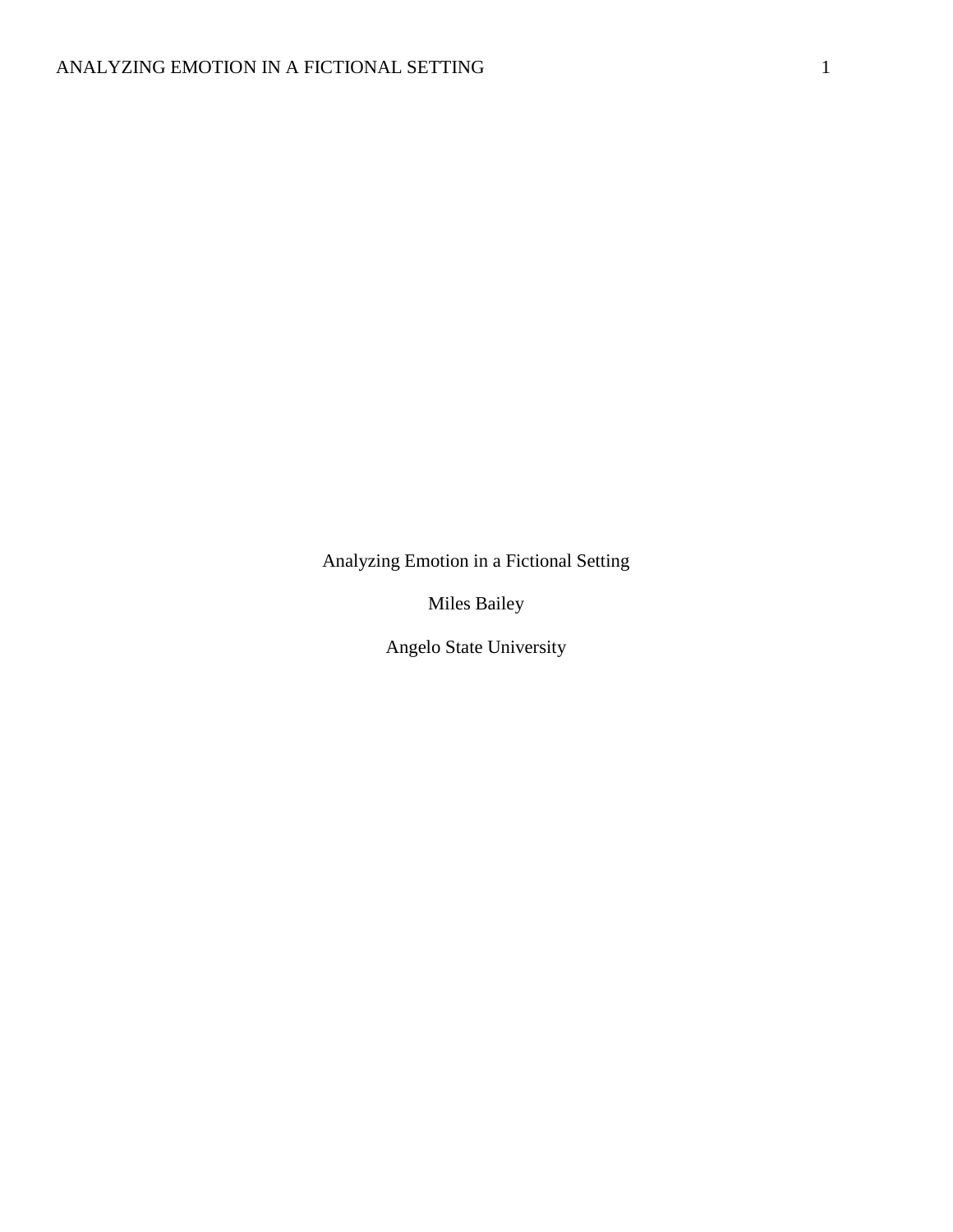## Analyzing Emotion in a Fictional Setting

The purpose of this study was to see whether there were varying degrees of anxiety due to the Spotlight Effect depending on what situations our research participants would be in. We also investigated whether or not anxiety levels would fluctuate based on the individual's grade level. The goal behind our study was to get a better understanding of what social factors play key roles in causing anxiety, and when pinpointed, could they be adjusted in order to better accommodate those in such situations. We feel that tackling anxiety at the source could be an easier solution than things such as therapy.

Other researchers have looked at the Spotlight Effect as well and have concluded that it does play a significant role in the way people act in social situations. One study conducted by Gilovich, Medvec, and Savitsky (2000) believed that the Spotlight Effect would have an impact on how individuals act in these situations, with their study being structured around inviting participants to do certain things and gauge how they felt after. Participants would wear T shirts with either an embarrassing or flattering design around a group and afterwards would be asked how many people they thought noticed what they were wearing. The data showed that the actual percentage of those who remembered the shirt was 20%, with the predicted amount by the one wearing the shirt being close to 50%. This study also had participants get into groups and would later on rate how much they contributed and how much those in their group contributed. The results showed that participants thought they contributed more than they did and have a bias towards themselves in group settings.

This would lead to the two coming to 5 conclusions regarding their study. The first being that individuals were more self-conscious when wearing something embarrassing, in this specific instance, an embarrassing t-shirt. Embarrassing situations seemed to trigger the Spotlight Effect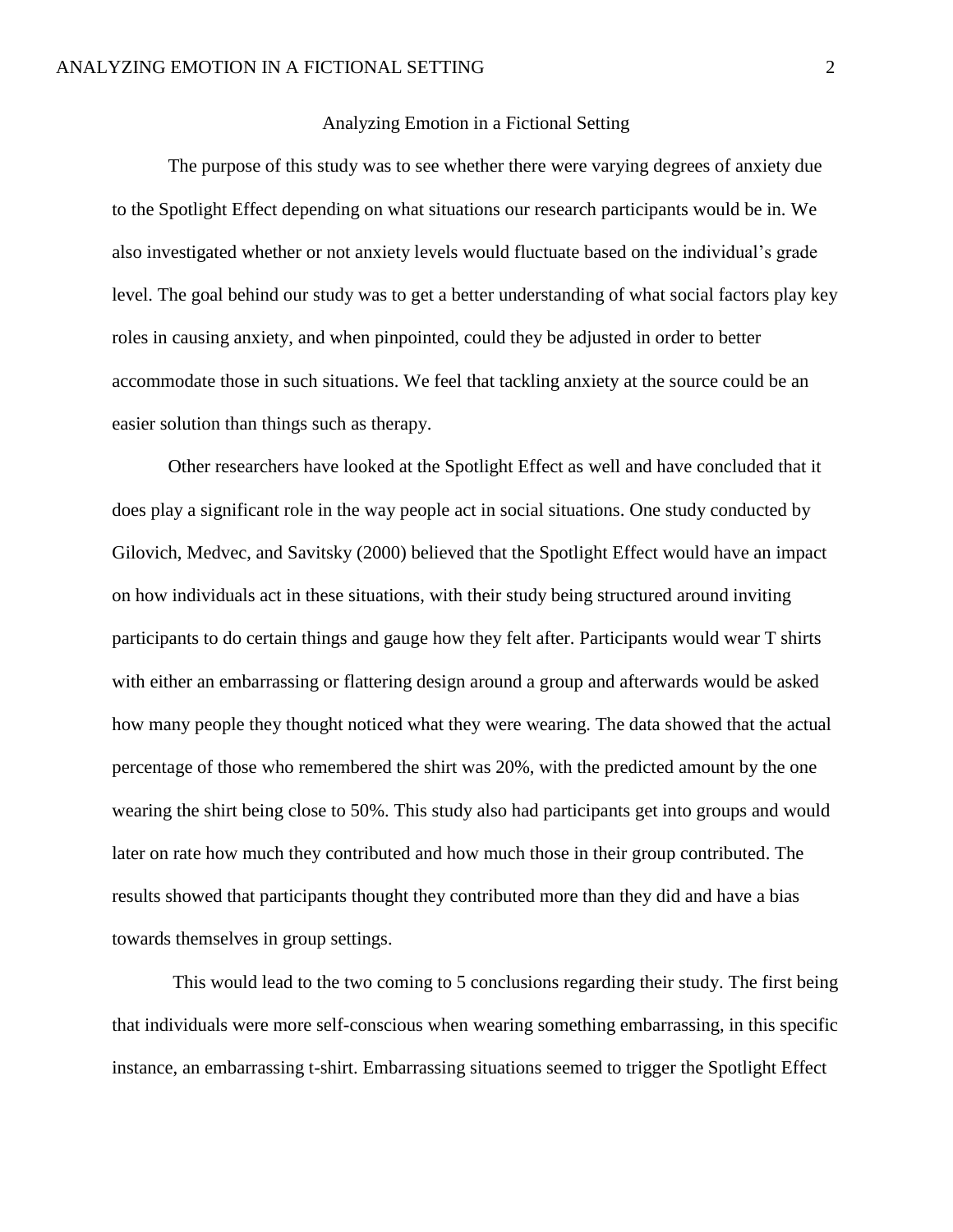to a greater effect especially when individuals were being observed by another. The second conclusion was that even in situations that weren't inherently embarrassing, people would still overestimate how much others would notice about them or what they are doing. Participants throughout the study would for the most part always rate higher for how many were looking at them regardless of the situation. Even when the shirt was something nice, participants would report that more people noticed than not. The third conclusion was that individuals tend to overestimate how much they aided in group projects. This came as a result of the second aspect of their study, and in most cases, participants would say they contributed much, with their group members offering less. The fourth conclusion was that individuals overthink why people notice things about them. Finally, they stated that if an action in response to a situation is delayed, individuals would experience the Spotlight Effect less. In contrast, if one was to approach participants during the study, they reported higher levels of the Spotlight Effect.

Brown and Stopa (2006) came to a similar conclusion as Gilovich and his study did. They predicted that "socially anxious participants would report higher levels of the spotlight effect and the illusion of transparency during a memory task that was performed under high compared to under low social-evaluative conditions" (p.808). One group was told they were being openly videotaped while doing a memory task, and one group was told that the experimenters were only interested in the number of events they could recall. This group was also videotaped, but in secret. Both groups were then given a scale and asked to rate various feelings regarding anxiety. The results show that "the spotlight effect was only present under high social-evaluative conditions" (p.813).

Gilovich would later return to research the spotlight effect again, backing up his initial studies findings with more results. This one was structurally similar to his original study, but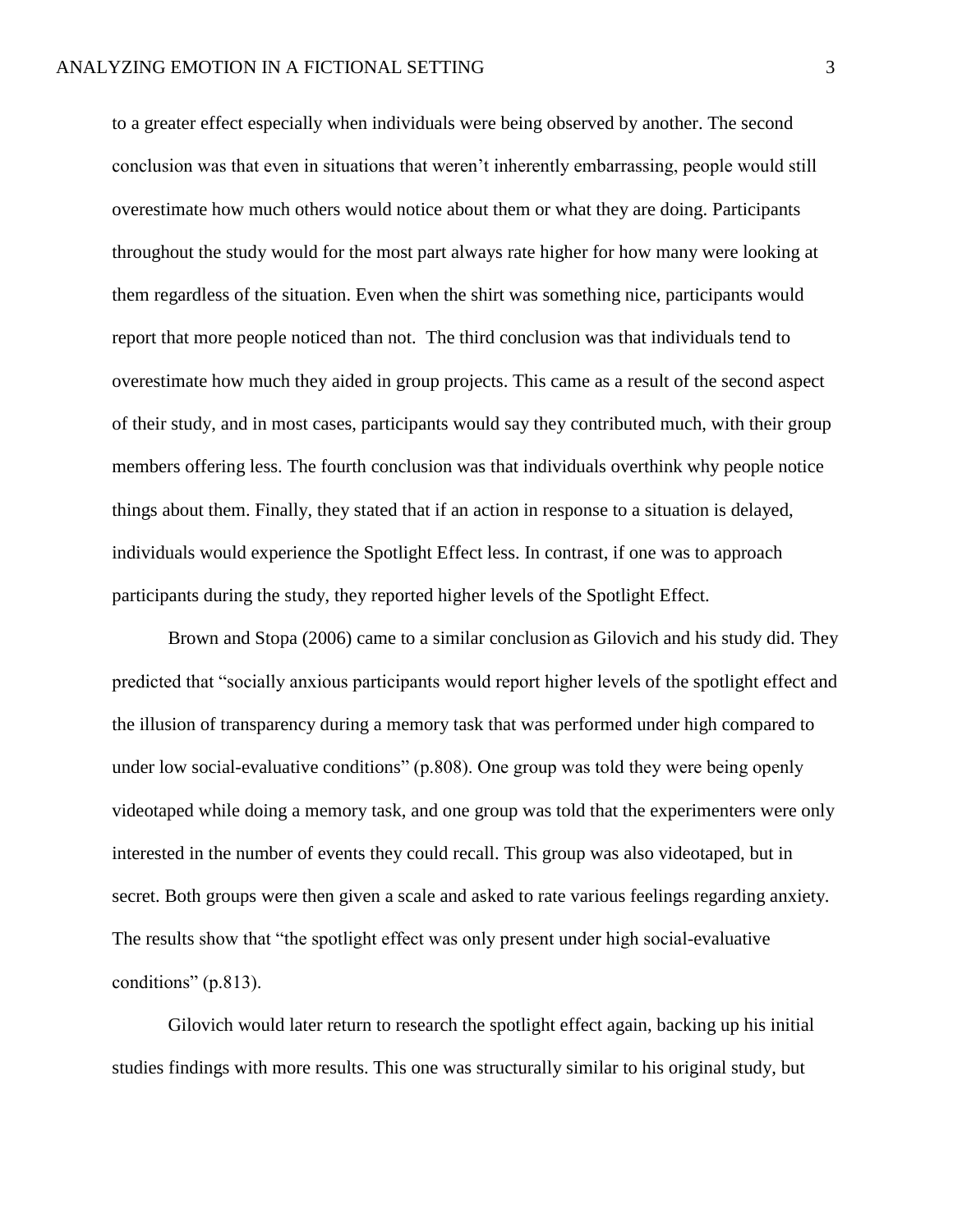covered a variety of assessments, from physical appearance, athletic accomplishments, or performance in video games. In every scenario, it was reported that "participants consistently overestimated the extent to which their ups and downs would be noted by observers." (Gilovich, 2002). He clarifies later that he believes the overestimation to be due to "a failure to appreciate the extent to which observers are preoccupied with managing their own actions." (Gilovich, 2002)

We predict that results will indicate a positive correlation between the situations we outlined and higher anxiety levels. Along with this, we also expect there to be a negative correlation between grade level and anxiety due to the spotlight effect in that as one moves up through grades, anxiety will go down. We predict these outcomes based on previous research, with a good selection reporting high levels of anxiety due to embarrassment and the avoidance of standing out in public. In regard to grade level, our prediction is based on the idea that as one continues through college, they would become more accustomed to the experience. This would lead to feeling less anxiety for the chance that it or something like it happens again.

#### **Method**

#### **Participants**

Our survey had 116 total participants take part, with 87.1% women, and 12.1% being men. Regarding what race our participants identified as, we had 48.3% identify as Caucasian, 37.1% Hispanic, 9% Native American, 4.3% African American, 1.7% Asian, 6% biracial, .9% chose the "other/not listed" option, and .9% chose "prefer not to answer". The ages of our participants ranged from 18 to 29 ( $M = 19.48$ ,  $SD = 1.87$ . We had 50% identify as Freshman, 25% Sophomore, 14.7% Junior, and 10.3% Senior. Participants were recruited through SONA,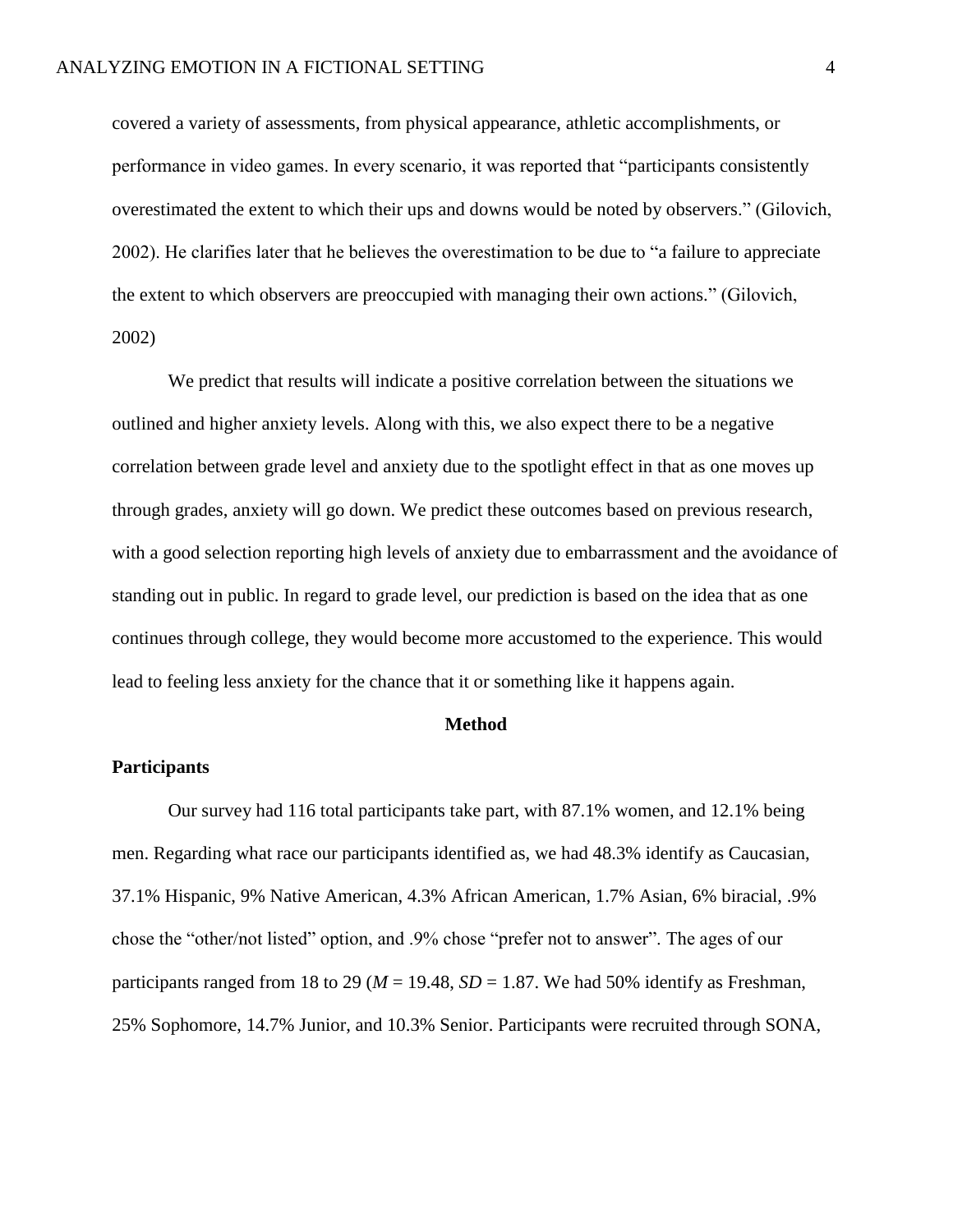which is a cloud-based software designed to aid researchers in finding participants for studies. This software is operated by Angelo State University.

## **Design**

Our study analyzes the varying degrees of anxiety and the influence it plays on individuals in scenarios, with the hope being to see whether there is a correlation between the Spotlight Effect and heightened anxiety amongst different grade levels. For that reason, our research is correlational by nature.

#### **Stimuli**

Our stimuli were in the form of scenarios we created in order to assess anxiety in our participants. These ranged from something small such as dropping a pencil in class, or something most would consider more embarrassing, like tripping in front of a crowd. These scenarios were crafted by our group, and each varied from around 1-3 sentences.

## **Measures**

Our questionnaire included fictional scenarios in which our participants were asked to rate their anxiety had they been put in the situation described the way we measured anxiety was through a scale of 1-7, with 1 being no anxiety whatsoever and 7 being extreme anxiety. A few sample questions are *You believe you are having a bad hair day. Rate your anxiety in this situation.* to *You get to class ten minutes late and have to walk to your seat while the professor lectures. It is week five of classes. How would you rate your anxiety in this scenario?* Our demographic questions analyzed our participants student classification, gender, race, ethnicity, and age. We gathered this demographic information in order to help answer our prediction, that being lower grade levels will experience higher levels of anxiety due to the spotlight effect than higher grade levels.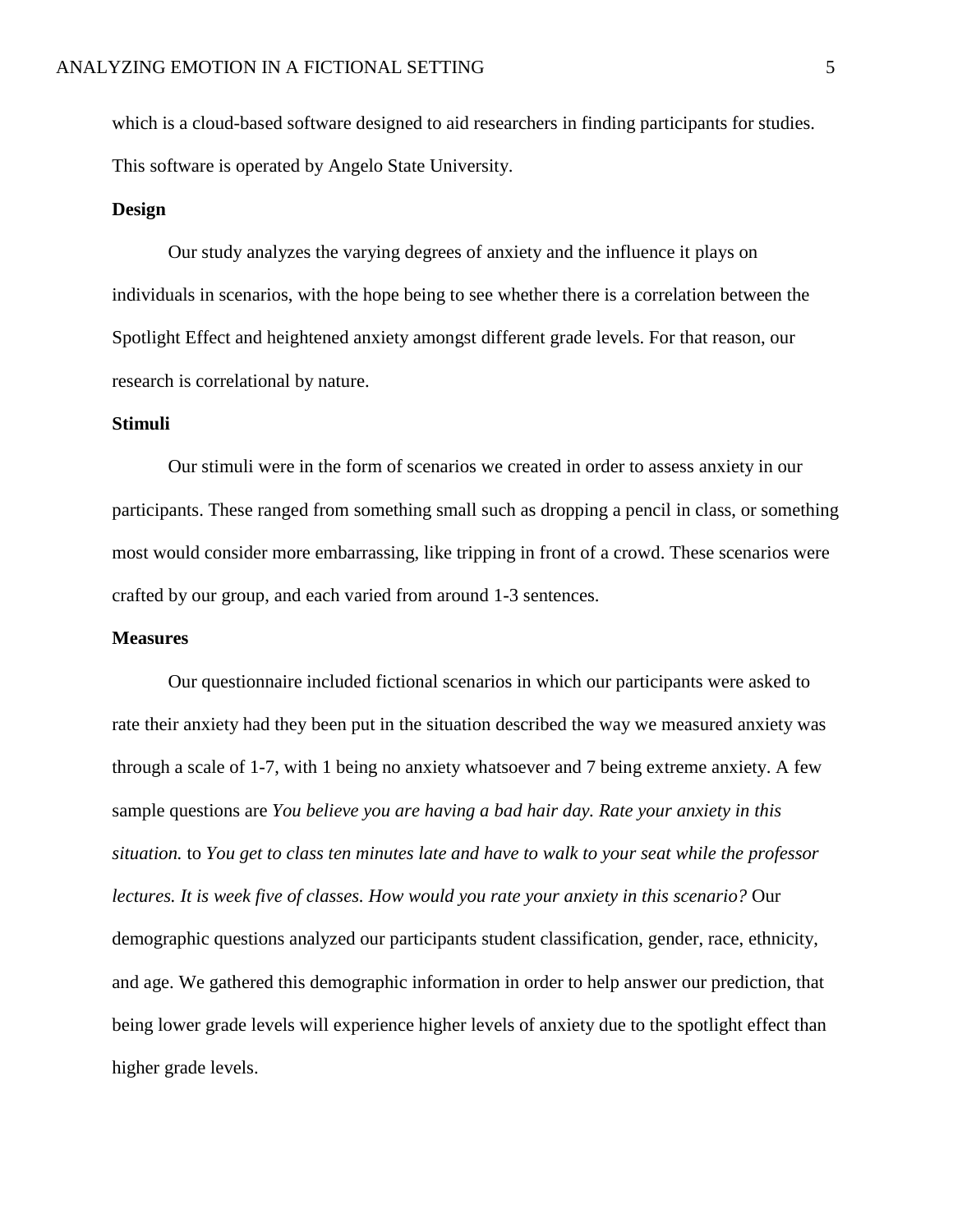# **Procedure**

We collected data from this survey using the online software program Qualtrics, which is a secure platform for collecting data online. Participants were first given a consent form before being offered the survey, and once completed, were given a debriefing form. This form included more information about our study and had references to other articles and studies as well as contact information for our faculty advisor in case they had any questions.

## **Results**

We predicted that participants would experience higher levels of anxiety due to the Spotlight Effect in more embarrassing situations. Along with this, we also predicted that participants who were in lower grade levels would experience more anxiety in the same situations than those in higher grade levels. To test our hypothesis, we used an independent samples t-test to measure anxiety in the varying situations we crafted. From the lowest grade classification to the highest, there was no significant difference in responses between the Freshman ( $M = 4.31$ ,  $SD = .99$ ) and Senior participants ( $M = 4.65$ ,  $SD = .84$ ),  $t(68) = -1.096$ ,  $p =$ .277. We also conducted an independent samples t-test to measure whether anxiety would vary between genders. Between men and women, there was a significant difference in anxiety between men ( $M = 3.71$ ,  $SD = 1.19$ ) and women ( $M = 4.49$ ,  $SD = .88$ ),  $t(113) = -2.98$ ,  $p = .004$ .

## **Discussion**

Our hypothesis for this study was that individuals would experience higher degrees of the spotlight effect the more embarrassing of situations they were put in. Along with this, we also hypothesized that those who were in lower grade levels would experience more anxiety due to the spotlight effect in the same situations as one would who was in a higher-grade level. Our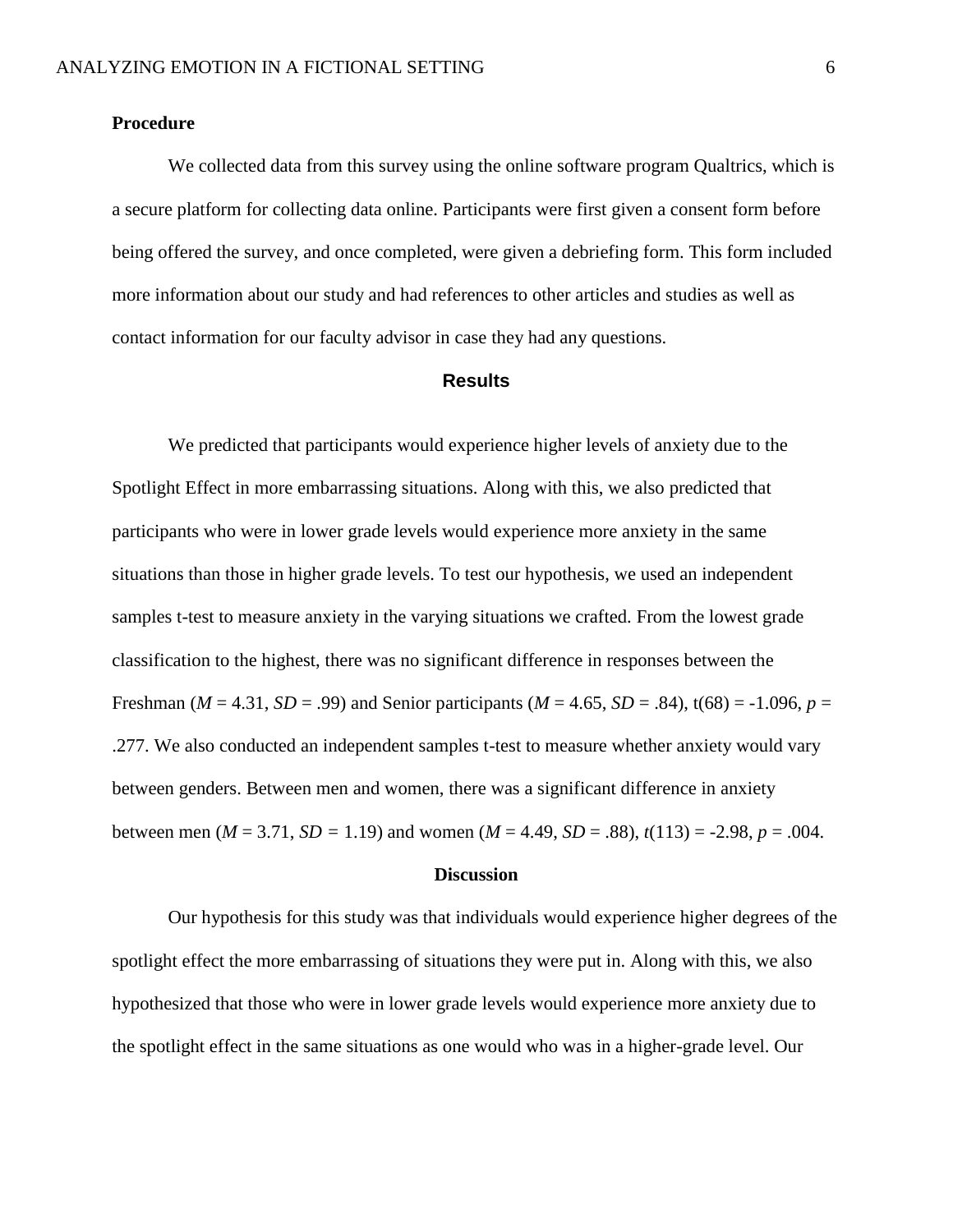results showed that this was in fact not the case, and we found no evidence to support our hypotheses. Our study I believe faltered in the procedure for this case. Our survey was designed to add a variation of anxiety through the given situations, but based on the results, it seems as though college is just a very high anxiety space to begin with. With even the least embarrassing scenarios proposing a grandiose amount of anxiety for our participants, our survey didn't have a wide enough range for those answering to express enough variation I imagine.

Expanding on the limitations of our survey, with the scale only being from 1-7 to rate your anxiety I feel as though participants would instead of starting off with small amounts of anxiety, be proposing anxiety levels correlating with that of 4-6's. This I believe is where the problem lies, with so many of our instances producing these sorts of responses, it leaves little room for participants to any higher, thus producing the result for this study as it appears. If I were to do this study again, I would propose even lesser anxiety producing situations and a scale better crafted to elicit a more accurate reading on what one's anxiety would truly feel like in these scenarios as a result of the spotlight effect. In doing so, I believe that the result may be quite different, and show that our hypotheses maybe could be proved down the line. In the future, I would like to see other researchers look better into what the root causes for anxiety in college are, because in this day and age, so many individuals are afraid of their peers noticing them for any one small thing. This issue is what leads to the sorts of responses we got in our survey, and I would hope that if more research comes out, we can find better solutions to this ongoing issue.

I think our research while not successful in proving our hypotheses, is an excellent precursor into more studies in this line of research. There isn't much in the way of studies looking at college students and anxiety, so I would hope that our results should if anything, prove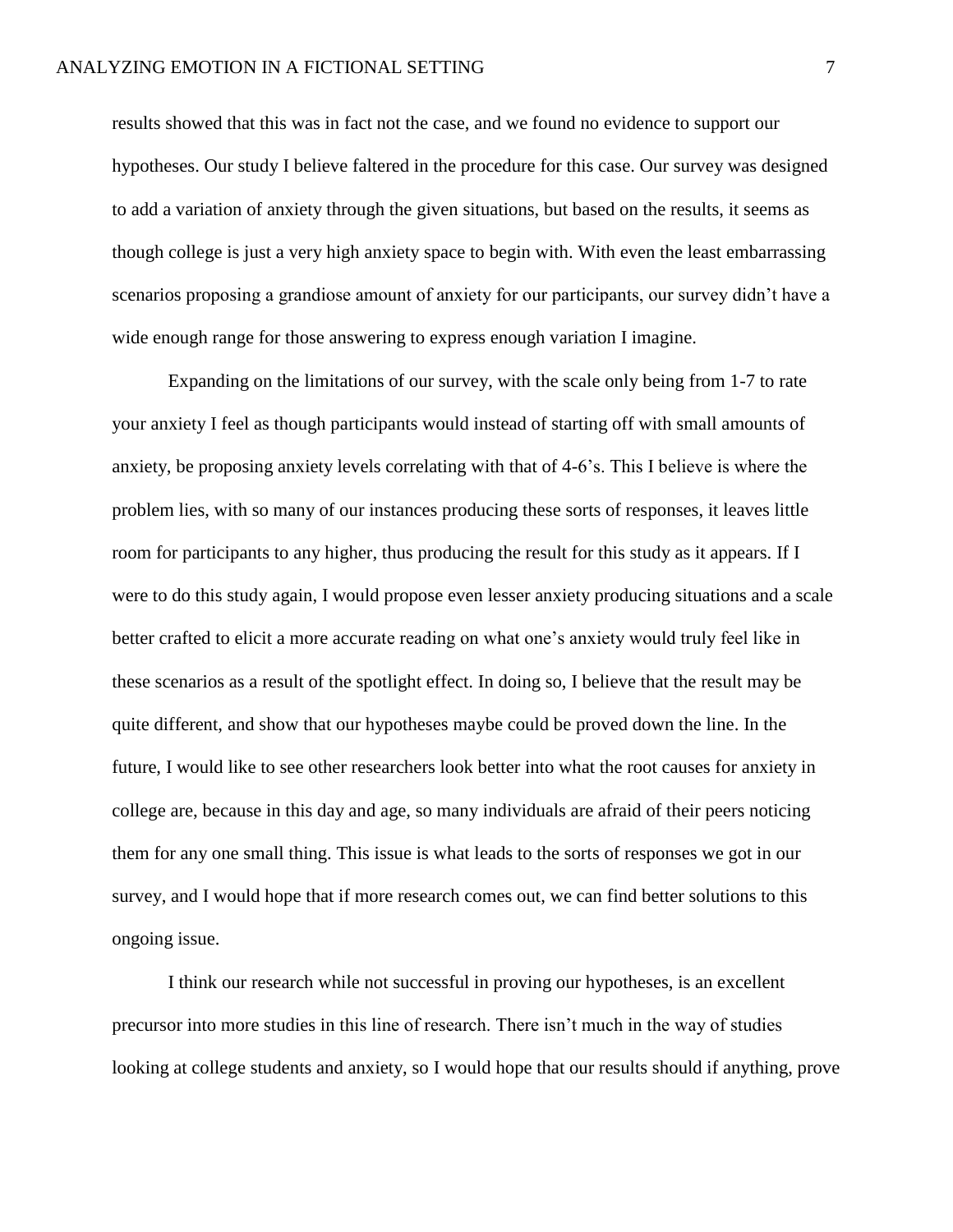that there is a need for this type of research. Some of the high points of our study were capturing the feeling of the spotlight effect in participants. I think we did strike a chord with those who answered our survey, seeing as the results elicited the responses that they did. Like stated before, one of the things we did best here is show that there is more room for study in this particular area, and I truly do hope that in the future more researchers look into this.

There are of course a large majority of studies that look into college students, but little in the way of looking into what makes college so hard for those attending it. We looked into a few of the ways that one could develop anxiety in a college setting, with a particular focus on the spotlight effect in our case, but there is so much more to be studied in this regard. Being a college student myself, stepping back and analyzing something that is close to home for me is a privilege I am glad to have, and while we may not have found anything this time, that doesn't mean we won't in the future. There is definitely plenty of potential and with our results, I feel it proves that more needs to be done in the ways of helping college students better adjust to the life they will have through their education. Our participants were all college students and can vouch for how tough those years can be, so I hope that our research inspired others to check on their peers because it is stressful.

# **References**